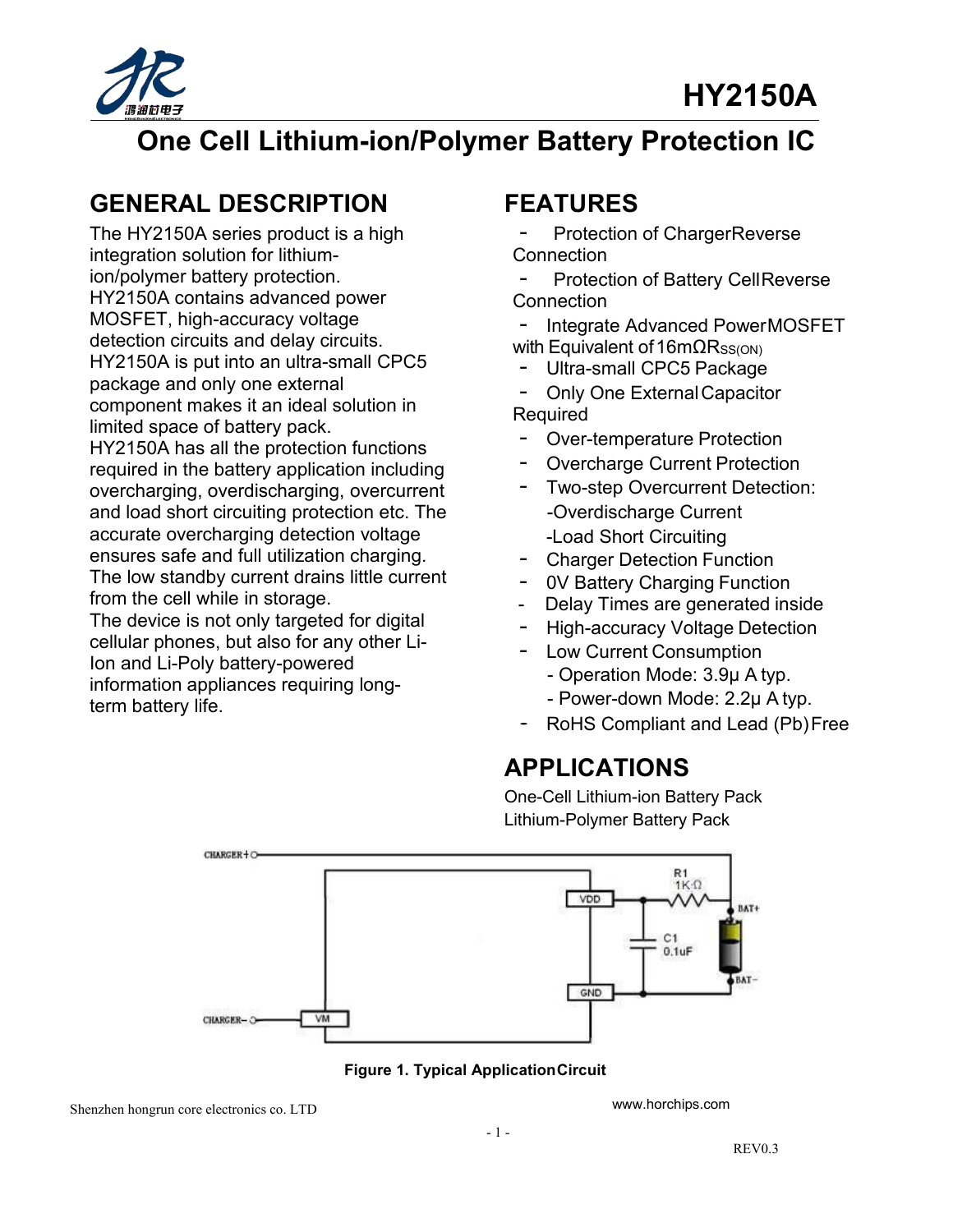

## **ORDERING INFORMATION**

| <b>PART</b><br><b>NUMBER</b> | Packal<br>qe | Overcharg<br>e Detection I<br>Voltage<br>$[V_{\text{CU}}](V)$ | Overcharge<br>Release<br>Voltage<br>$[V_{CL}](V)$ | Overdischarge<br><b>Detection</b><br>Voltage<br>$[V_{DL}](V)$ | Overdischarge<br>Release<br>Voltage<br>$[V_{DR}](V)$ | Overcurrent<br>Detection<br>Current<br>[IOV1] (A) | Top Mark          |
|------------------------------|--------------|---------------------------------------------------------------|---------------------------------------------------|---------------------------------------------------------------|------------------------------------------------------|---------------------------------------------------|-------------------|
| <b>HY2150A</b>               | CPC5         | 4.30                                                          | 4.10                                              | 2.40                                                          | 3.0                                                  |                                                   | $HY2150Ax(note)}$ |

Note: "YW" is manufacture date code, "Y" means the year, "W" means the week

## **PIN CONFIGURATION**



**Figure 2. PIN Configuration(TOP View)**

## **PIN DESCRIPTION**

| PIN NUMBER | <b>PIN NAME</b> | PIN DESCRIPTION                                                                                                                                  |
|------------|-----------------|--------------------------------------------------------------------------------------------------------------------------------------------------|
|            | VDD             | Power Supply                                                                                                                                     |
| 2,3        | <b>GND</b>      | Ground, connect the negative terminal of the battery to this pin                                                                                 |
| 4,5        | VM              | The negative terminal of the battery pack. The internal FET switch connects  <br>this terminal to GND Please Connect these pins with mass metal. |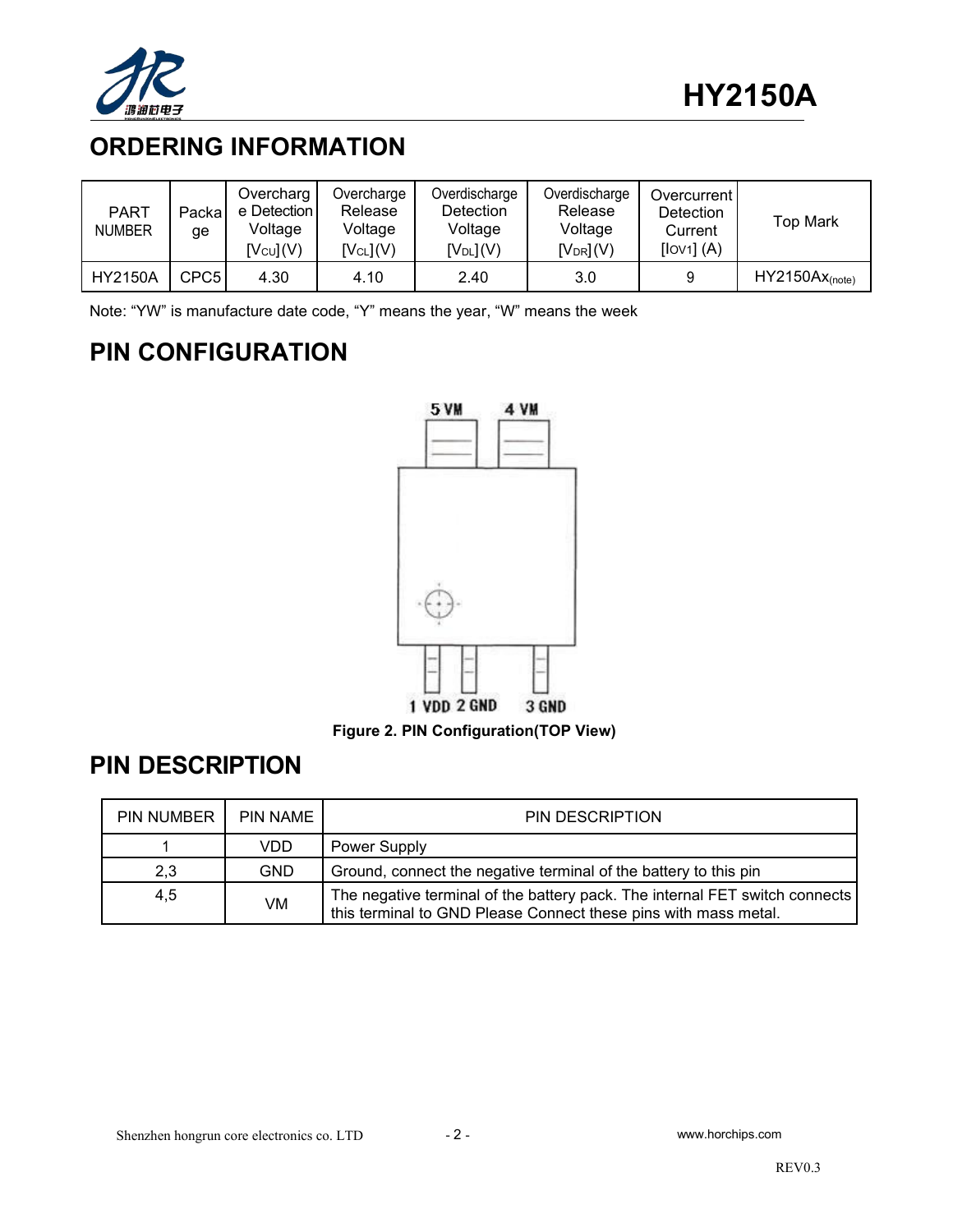

## **ABSOLUTE MAXIMUM RATINGS**

(Note: Do not exceed these limits to prevent damage to the device. Exposure to absolute maximum rating conditions for long periods may affect device reliability.)

| <b>PARAMETER</b>                                                   | <b>VALUE</b> | <b>UNIT</b>   |
|--------------------------------------------------------------------|--------------|---------------|
| VDD input pin voltage                                              | $-0.3$ to 6  |               |
| VM input pin voltage                                               | $-6$ to 10   |               |
| <b>Operating Ambient Temperature</b>                               | $-40$ to 85  | $^{\circ}C$   |
| Maximum Junction Temperature                                       | 150          | $^{\circ}C$   |
| Storage Temperature                                                | $-55$ to 150 | $^{\circ}C$   |
| Lead Temperature (Soldering, 10 sec)                               | 300          | $^{\circ}C$   |
| Power Dissipation at T=25°C                                        | 0.3          | W             |
| Package Thermal Resistance (Junction to Ambient) $\theta_{JA}$     | 150          | $\degree$ C/W |
| Package Thermal Resistance (Junction to Case) $\theta_{\text{JC}}$ | 100          | $\degree$ C/W |
| <b>IESD</b>                                                        | 2000         |               |

## **ELECTRICAL CHARACTERISTICS**

Typicals and limits appearing in normal type apply for TA = 25<sup>0</sup>C, unless otherwise specified

| <b>Parameter</b>                                 | Symbol     | <b>Test Condition</b> | <b>Min</b> | <b>Typ</b>     | <b>Max</b> | <b>Unit</b> |
|--------------------------------------------------|------------|-----------------------|------------|----------------|------------|-------------|
| <b>Detection Voltage</b>                         |            |                       |            |                |            |             |
| Overcharge Detection Voltage                     | $V_{CU}$   |                       | 4.25       | 4.30           | 4.35       | $\vee$      |
| Overcharge Release Voltage                       | $V_{CL}$   |                       | 4.05       | 4.10           | 4.15       | $\vee$      |
| Overdischarge Detection Voltage                  | $V_{DL}$   |                       | 2.3        | 2.4            | 2.5        | V           |
| Overdischarge Release Voltage                    | $V_{DR}$   |                       | 2.9        | 3.0            | 3.1        | V           |
| <b>Detection Current</b>                         |            |                       |            |                |            |             |
| Overdischarge Current1 Detection                 | $*IIOVI$   | $VDD=3.6V$            | 6.0        | 9              | 12.0       | A           |
| Overdischarge Current Recovery                   | $*ROV1$    | $VDD=3.6V$            | 15         | 25             | 40         | uA          |
| Overcharge Current Detection                     | $*Ch$      | $VDD=3.6V$            | 5          | $\overline{7}$ | 9          | A           |
| <b>Load Short-Circuiting</b><br><b>Detection</b> | $*l$ SHORT | $VDD=3.6V$            | 20         | 40             | 60         | A           |
| <b>Current Consumption</b>                       |            |                       |            |                |            |             |

Shenzhen hongrun core electronics co. LTD - 3 - [www.horchips.com](http://www.horchips.com/)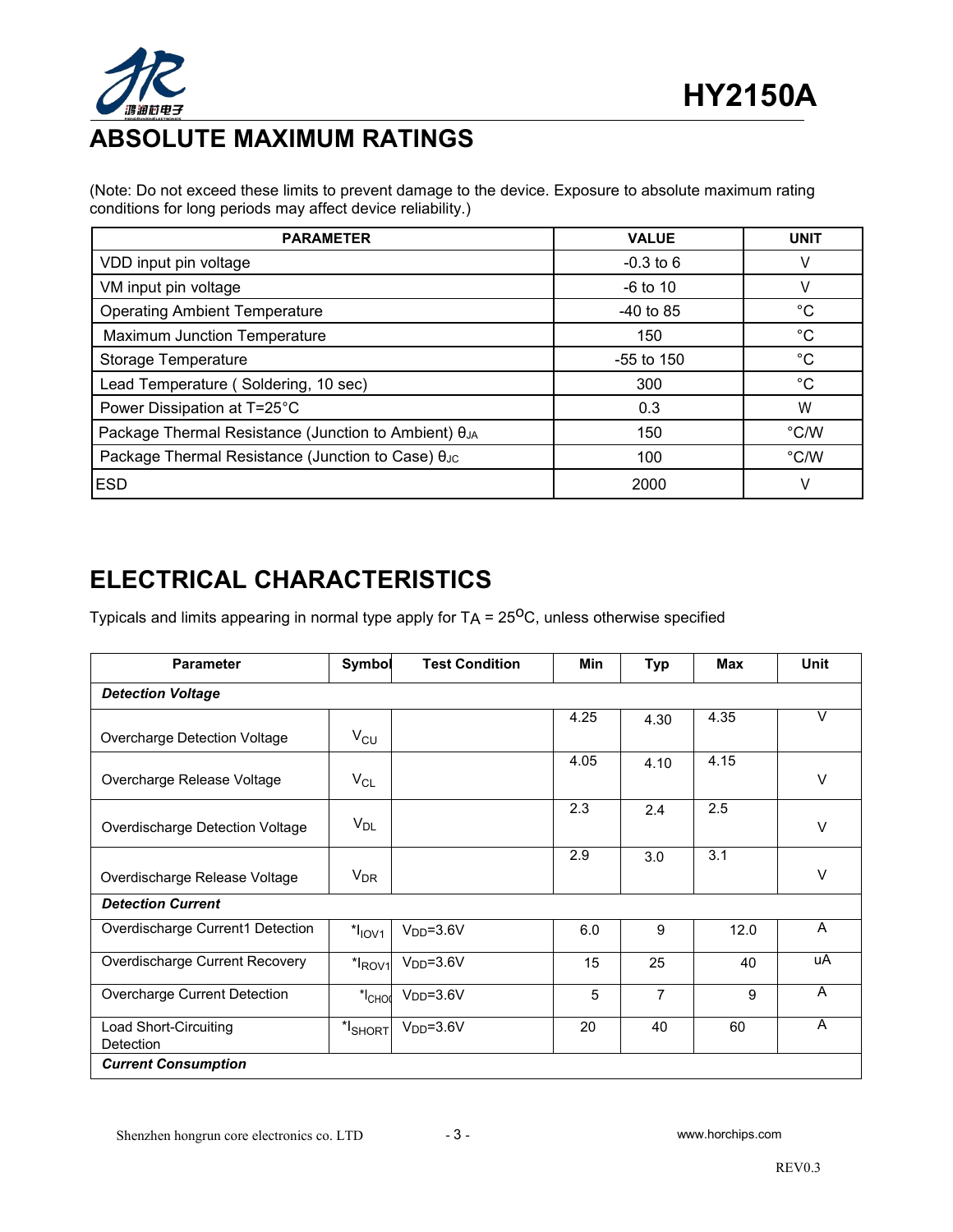

**HY2150A**

| <b>Current Consumption in Normal</b><br>Operation     | $I_{\text{OPE}}$                             | $VDD=3.6V$<br>$VM = 0V$       |     | 3.9  | 6    | μA             |
|-------------------------------------------------------|----------------------------------------------|-------------------------------|-----|------|------|----------------|
| Current Consumption in power<br>Down                  | <b>I</b> PDN                                 | $VDD=2.0V$<br>VM pin floating |     | 2.2  | 4    | $\mu A$        |
| <b>VM Internal Resistance</b>                         |                                              |                               |     |      |      |                |
| Internal Resistance between<br>VM and V <sub>DD</sub> | $R_{VMD}$                                    | $VDD=2.0V$<br>VM pin floating | 200 | 300  | 400  | kΩ             |
| Internal Resistance between VM<br>and GND             | $R_{VMS}$                                    | $VDD=3.6V$<br>$VM=1.0V$       | 15  | 25   | 35   | kΩ             |
| <b>FET on Resistance</b>                              |                                              |                               |     |      |      |                |
| Equivalent FET on Resistance                          | $*R_{SS(ON)}$                                | $VDD=3.6V$ $IVM=1.0A$         | 14  | 15.5 | 18.5 | $m\Omega$      |
| <b>Over Temperature Protection</b>                    |                                              |                               |     |      |      |                |
| Over Temperature Protection                           | ${}^\star\mathsf{T}_{\mathsf{SHD}^+}$        |                               |     | 150  |      | оC             |
| Over Temperature Recovery Degree                      | $^{\star} \mathsf{T}_{\mathsf{SHD}\text{-}}$ |                               |     | 110  |      |                |
| <b>Detection Delay Time</b>                           |                                              |                               |     |      |      |                |
| Overcharge Voltage Detection<br>Delay Time            | $t_{\text{CU}}$                              |                               | 80  | 130  | 180  | mS             |
| Overdischarge Voltage Detection<br>Delay Time         | $t_{DL}$                                     |                               | 20  | 40   | 60   | mS             |
| Overdischarge Current<br>Detection<br>Delay Time      | $*t_{IOV}$                                   | $VDD=3.6V$                    | 5   | 10   | 20   | m <sub>S</sub> |
| Overcharge Current Detection<br>Delay Time            | $*_{\mathsf{CHOC}}$                          | $VDD = 3.6V$                  | 5   | 10   | 20   | m <sub>S</sub> |
| Load Short-Circuiting Detection<br>Delay Time         | <sup>*t</sup> shor<br>T.                     | $VDD=3.6V$                    | 180 | 380  | 600  | uS             |

Note: \* ---The parameter is guaranteed by design.



**Figure 3. Functional Block Diagram**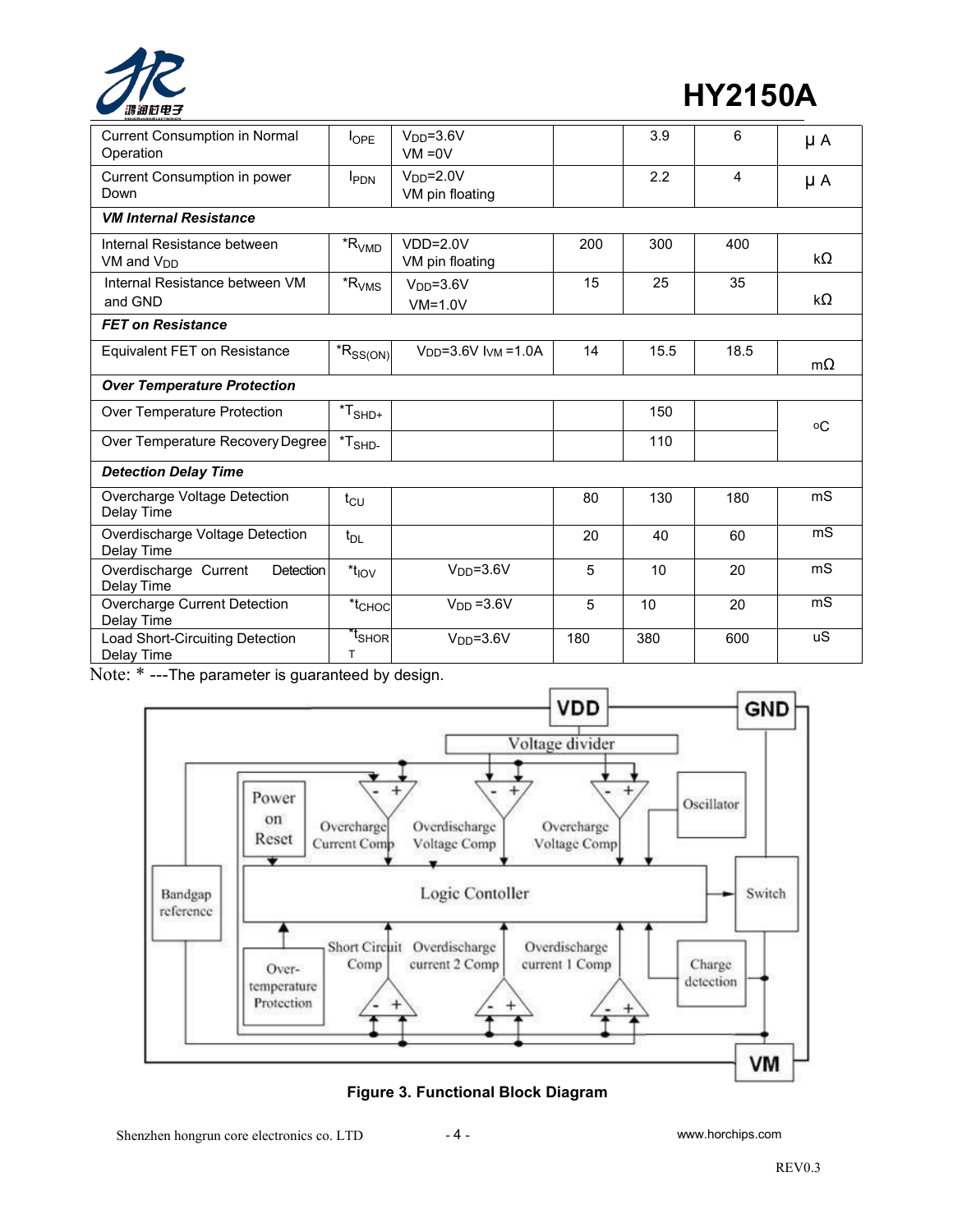

## **FUNCTIONAL DESCRIPTION**

The HY2150A monitors the voltage and current of a battery and protects it from being damaged due to overchargevoltage, overdischarge voltage, overdischarge current, and short circuit conditions by disconnecting the battery from the load or charger. These functions are required in order to operate the battery cell within specified limits.

The device requires only one external capacitor. The MOSFET is integrated and its R<sub>SS(ON)</sub> is as low as 15.5m $\Omega$  typical.

#### **Normal operating mode**

If no exception condition is detected, charging and discharging can be carried out freely. This condition is called the normal operating mode.

#### **OverchargeCondition**

When the battery voltage becomes higher than the overcharge detection voltage  $(V_{\text{CU}})$ during charging under normal condition and the state continues for the overcharge detection delay time  $(t<sub>C</sub>U)$  or longer, the HY2150A turns the charging control FET off to stop charging. This condition is called the overcharge condition. The overcharge condition is released in the following two cases:

1, When the battery voltage drops below the overcharge release voltage  $(V_{CL})$ , the HY2150A turns the charging control FET on and returns to the normal condition. 2, When a load is connected and discharging starts, the HY2150A turns the charging control FET on and returns to the normal condition. The release mechanism is as follows: the discharging current flows through an internal parasitic diode of the charging FET immediately after a load is connected and discharging starts, and the VM pin voltage increases about 0.7 V

(forward voltage of the diode) from the GND pin voltage momentarily. The HY2150A detects this voltage and releases the overcharge condition. Consequently, in the case that the battery voltage is equal to or lower than the overcharge detection voltage  $(V_{\text{CU}})$ , the HY2150Areturns to the normal condition immediately, but in the case the battery voltage is higher than the overcharge detection voltage  $(V<sub>CU</sub>)$ , the chip does not return to the normal condition until the battery voltage drops below theovercharge detection voltage  $(V_{\text{CU}})$  even if the load is connected. In addition, if the VM pin voltage is equal to or lower than the overcurrent 1 detection voltage when a load is connected and discharging starts, the chip does not return to the normal condition.

**Remark** If the battery is charged to a voltage higher than the overcharge detection voltage  $(V<sub>C</sub>U)$  and the battery voltage does not drops below the overcharge detection voltage (VCU) even when a heavy load, which causes an overcurrent, is connected, the overcurrent 1 and overcurrent 2 do not work until the battery voltage drops below the overcharge detection voltage (VCU). Since anactual battery has, however, an internal impedance of several dozens of  $m\Omega$ , and the battery voltage drops immediately after a heavy load which causes an overcurrent is connected, the overcurrent 1 and overcurrent 2 work. Detection of load short circuiting works regardless of the batteryvoltage.

#### **Overdischarge Condition**

When the battery voltage drops below the overdischarge detection voltage  $(V_{DL})$ during discharging under normal condition and it continues for the overdischarge detection delay time  $(t_{DL})$  or longer, the HY2150A turns the discharging control FET off and stops discharging. This condition is called overdischarge condition. After the discharging control FET isturned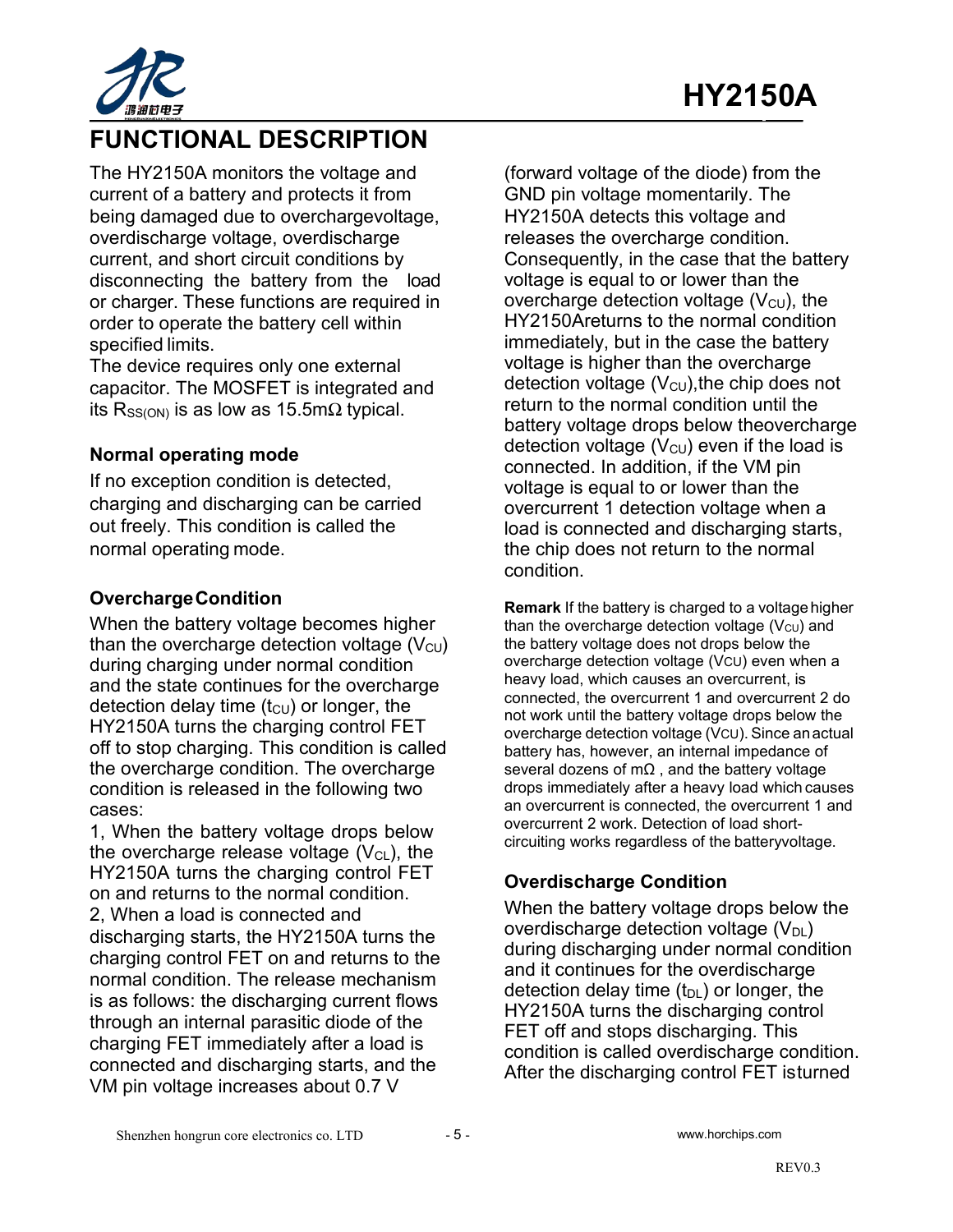

off, the VM pin is pulled up by the  $R_{VMD}$ resistor between VM and VDD in HY2150A. Meanwhile when VM is bigger than 1.5

V (typ.) (the load short-circuiting detection voltage), the current of the chip is reduced to the power-down current (I<sub>PDN</sub>). This **the convert of the propriation** condition is called power-down condition. The VM and VDD pins are shorted by the RVMD resistor in the IC under the overdischarge and power-down conditions. The power-down condition is released when a charger is connected and the potential difference between VM and VDD becomes 1.3 V (typ.) or higher (load short circuiting detection voltage). At this time, the FET is still off. When the battery voltage becomes the overdischarge detection voltage  $(V_{DL})$  or higher (see note), the HY2150A turns the FET on and changes to the normal condition from the overdischarge condition.

**Remark** If the VM pin voltage is no less than the charger detection voltage ( $V<sub>CHA</sub>$ ), when the battery under overdischarge condition is connected to a charger, the overdischarge condition is released (the discharging control FET is turned on) as usual, provided that the battery voltage reaches the overdischarge release voltage  $(V_{DU})$  or higher.

#### **Overcurrent Condition**

When the discharging current becomes equal to or higher than a specified value (the VM pin voltage is equal to or higher than the overcurrent detection voltage) during discharging under normal condition and the state continues for the overcurrent detection delay time or longer, the HY2150A turns off the discharging control FET to stop discharging. This condition is called overcurrent condition. (The overcurrent includes overcurrent, or load short-circuiting.)

The VM and GND pins are shorted internally by the  $R_{VMS}$  resistor under the overcurrent condition. When a load is

connected, the VM pin voltage equals the VDD voltage due to the load. The overcurrent condition returns to the normal condition when the load is released and the impedance between the B+ and B pins becomes higher than the automatic recoverable impedance. When the load is removed, the VM pin goes back to the GND potential since the VM pin is shorted the GND pin with the  $R_{VMS}$  resistor. Detecting that the VM pin potential is lower than the overcurrent detection voltage  $(V<sub>IOV1</sub>)$ , the IC returns to the normal condition.

#### **Abnormal Charge Current Detection**

If the VM pin voltage drops below the charger detection voltage  $(V<sub>CHA</sub>)$  during charging under the normal condition and it continues for the overcharge detection delay time  $(t_{\text{CU}})$  or longer, the HY2150A turns the charging control FET off and stops charging. This action is called abnormal charge current detection. Abnormal charge current detection works when the discharging control FET is on and the VM pin voltage drops below the charger detection voltage  $(V<sub>CHA</sub>)$ . When an abnormal charge current flows into a battery in the overdischarge condition, the HY2150A consequently turns the charging control FET off and stops charging after the battery voltage becomes the overdischarge detection voltage and the overcharge detection delay time  $(t_{\text{CU}})$ elapses.

Abnormal charge current detection is released when the voltage difference between VM pin and GND pin becomes lower than the charger detection voltage (VCHA) by separating the charger. Since the 0 V battery charging function has higher priority than the abnormal charge current detection function, abnormal charge current may not be detected by the product with the 0 V battery charging functionwhile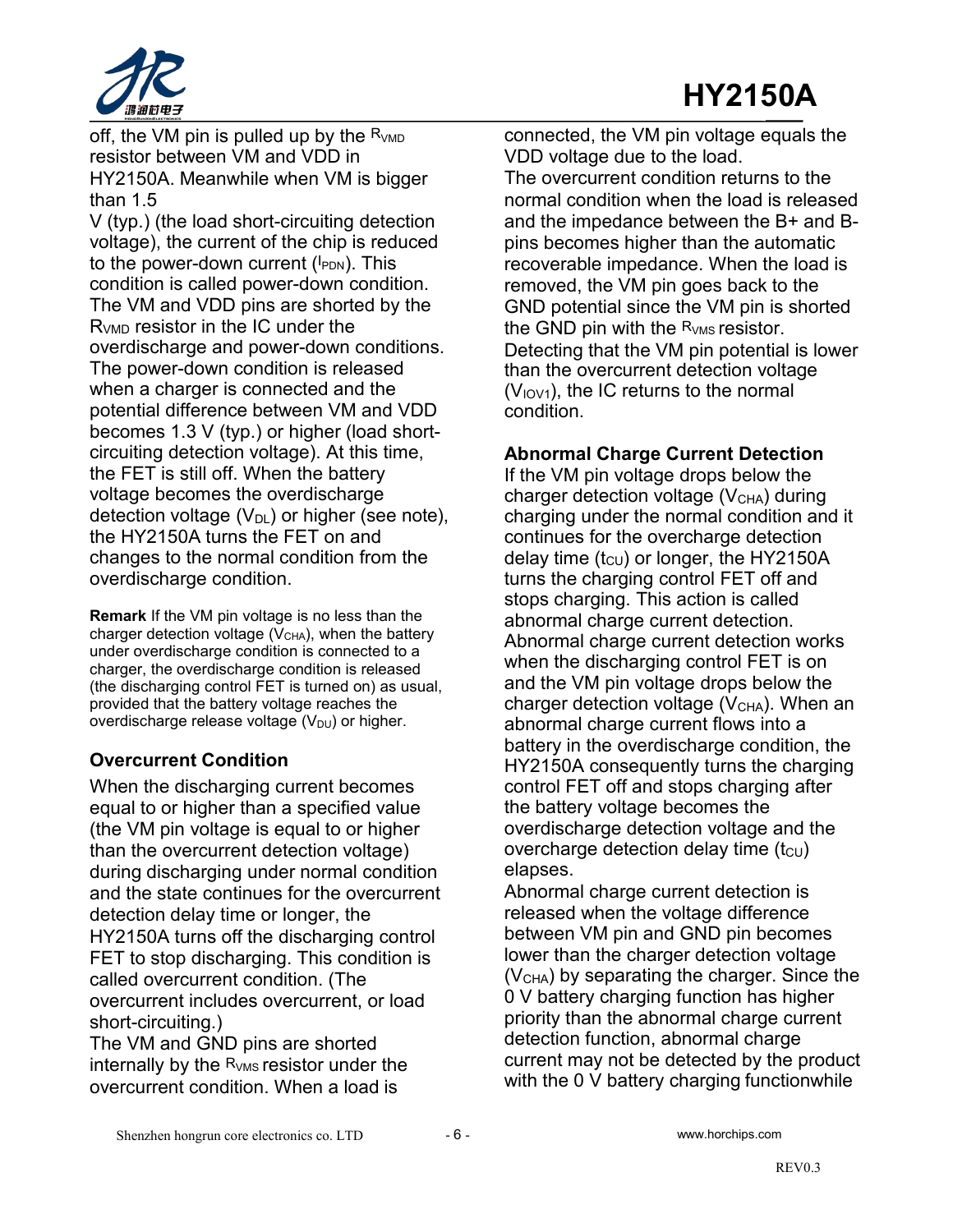# **HY2150A**



the battery voltage is low.

#### **Load Short-circuiting condition**

If voltage of VM pin is equal or below short circuiting protection voltage (VSHORT). the HY2150A will stop discharging and battery is disconnected from load. The maximum delay time to switch current offis  $t_{\text{SHORT}}$ . This status is released when voltage of VM pin is higher than short protection voltage ( $V_{\text{SHORT}}$ ), such as when disconnecting the load.

#### **Delay Circuits**

The detection delay time for overdischarge current 2 and load short-circuiting starts when overdischarge current 1 is detected. As soon as overdischarge current 2 or load short-circuiting is detected over detection delay time for overdischarge current 2 or load short- circuiting, the HY2150A stops discharging. When battery voltage falls below overdischarge detection voltage due to overdischarge current, the HY2150A stop discharging by overdischarge current detection. In this case the recovery of battery voltage is so slow that if battery voltage after overdischarge voltage detection delay time is still lower than overdischarge detection voltage, the HY2150A shifts to power-down.



**Figure 4. Overcurrent delay time**

**0V Battery Charging Function (1) (2) (3)** This function enables the charging of a connected battery whose voltage is 0 V by self-discharge. When a charger having 0 V battery start charging charger voltage  $(V_{0CHA})$  or higher is connected between B+ and B- pins, the charging control FET gate is fixed to VDD potential. When the voltage between the gate and the source of the charging control FET becomes equal to or higher than the turn-on voltage by the charger voltage, the charging control FET is turned on to start charging. At this time, the discharging control FET is off and the charging current flows through the internal parasitic diode in the discharging control FET. If the battery voltage becomes equal to or higher than the overdischarge release voltage  $(V_{DU})$ , the normal condition returns.

#### **Note**

**(1)** Some battery providers do not recommend charging of completely discharged batteries.Please refer to battery providers before the selection of 0V battery charging function.

**(2)** The 0V battery charging function has higher priority than the abnormal charge currentdetection function. Consequently, a product with the 0 V battery charging function charges a battery and abnormal charge current cannot be detected during the battery voltage is low (at most 1.8 V orlower). **(3)** When a battery is connected to the IC for the first time, the IC may not enter the normal condition in which discharging is possible. In this case, set the VM pin voltage equal to the GND voltage (short the VM and GND pins or connect a charger) to enter the normal condition.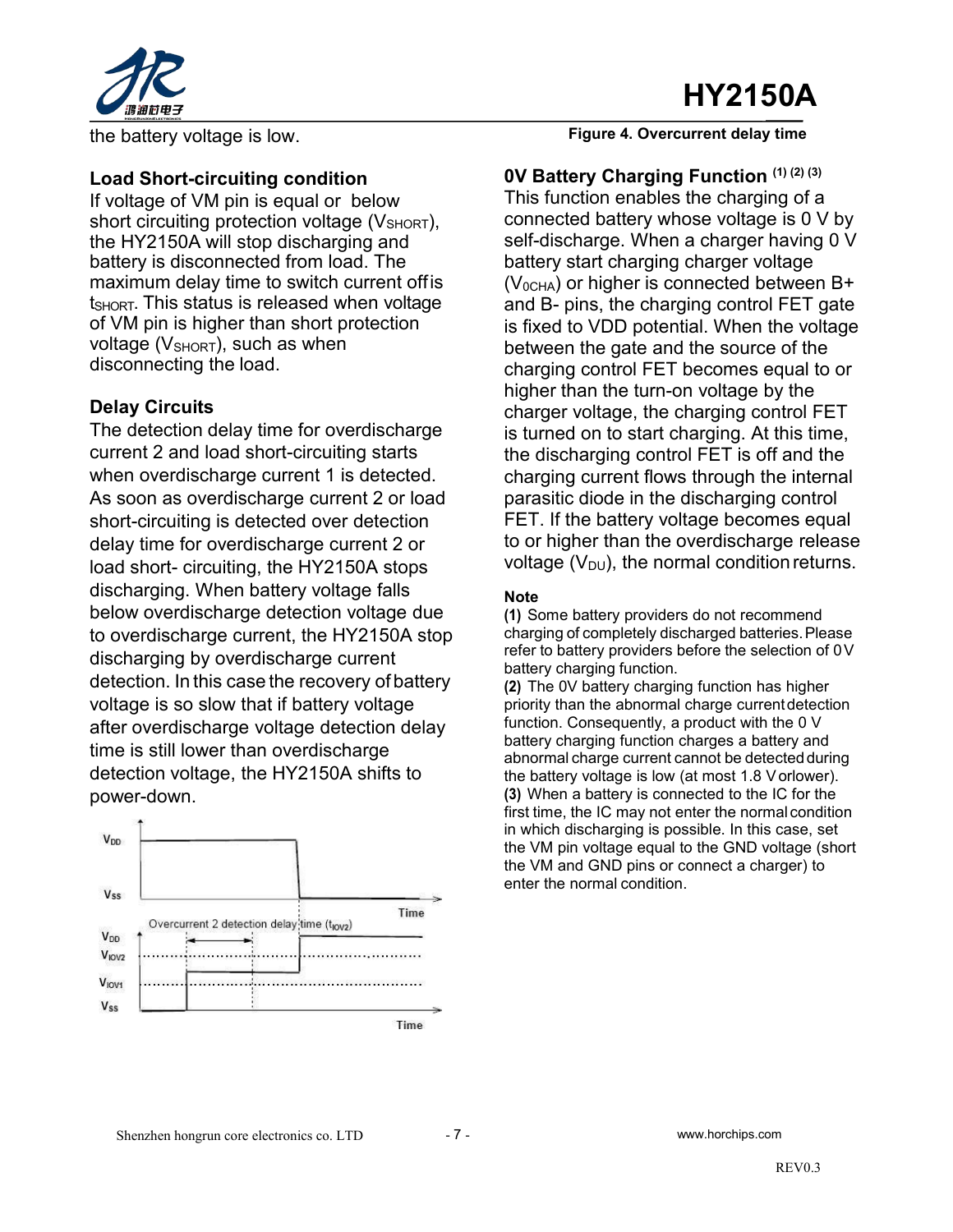

## **TIMING CHART**

#### 1. Overcharge and overdischarge detection



**Figure5-1 Overcharge and Overdischarge Voltage Detection**

#### 2. Overdischarge current detection



**Figure5-2 Overdischarge Current Detection**

Remark: (1) Normal condition (2) Overcharge voltage condition (3) Overdischarge voltage condition (4) Overcurrent condition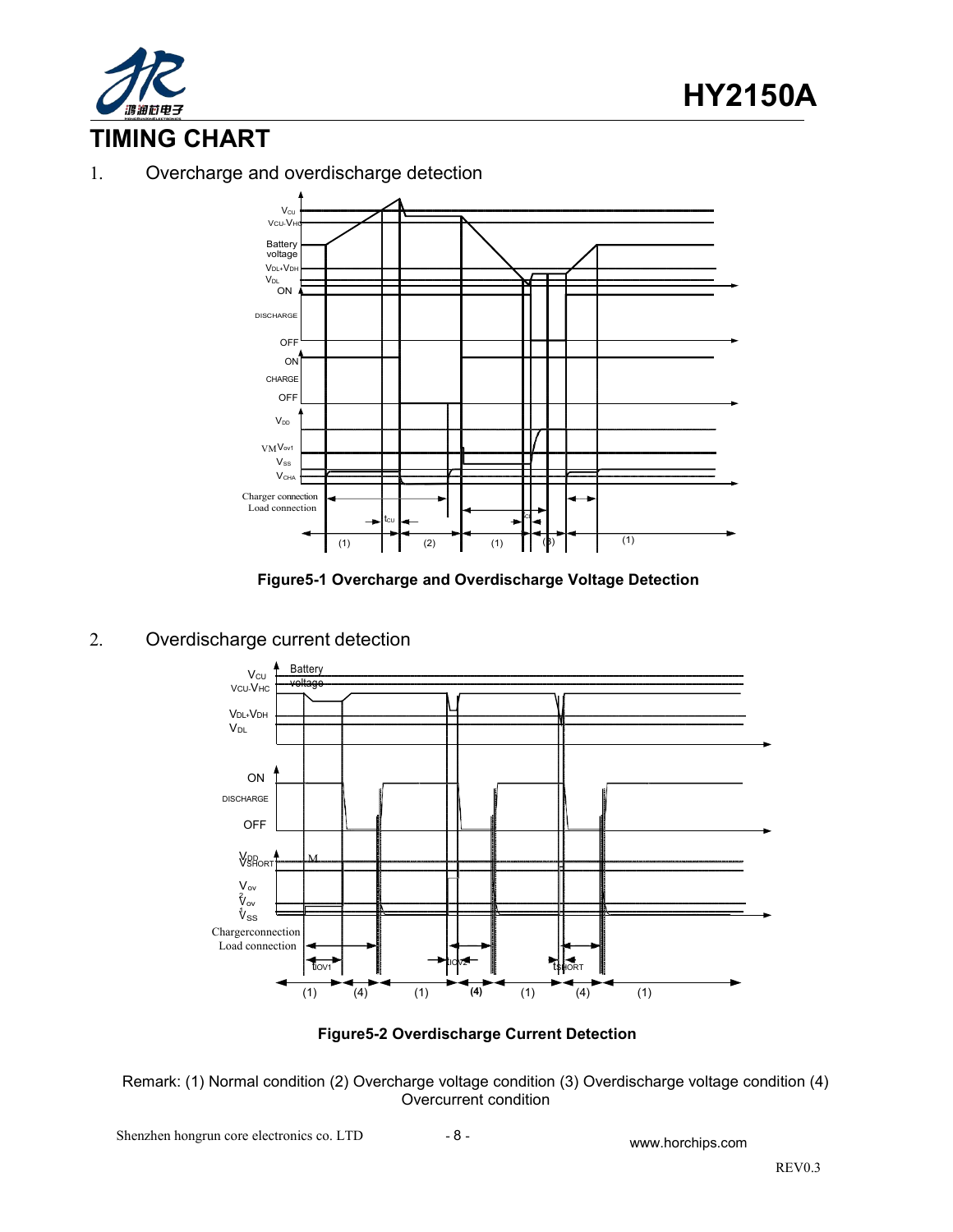

#### 3. Charger Detection



**Figure5-3 Charger Detection**

#### 4. Abnormal Charger Detection





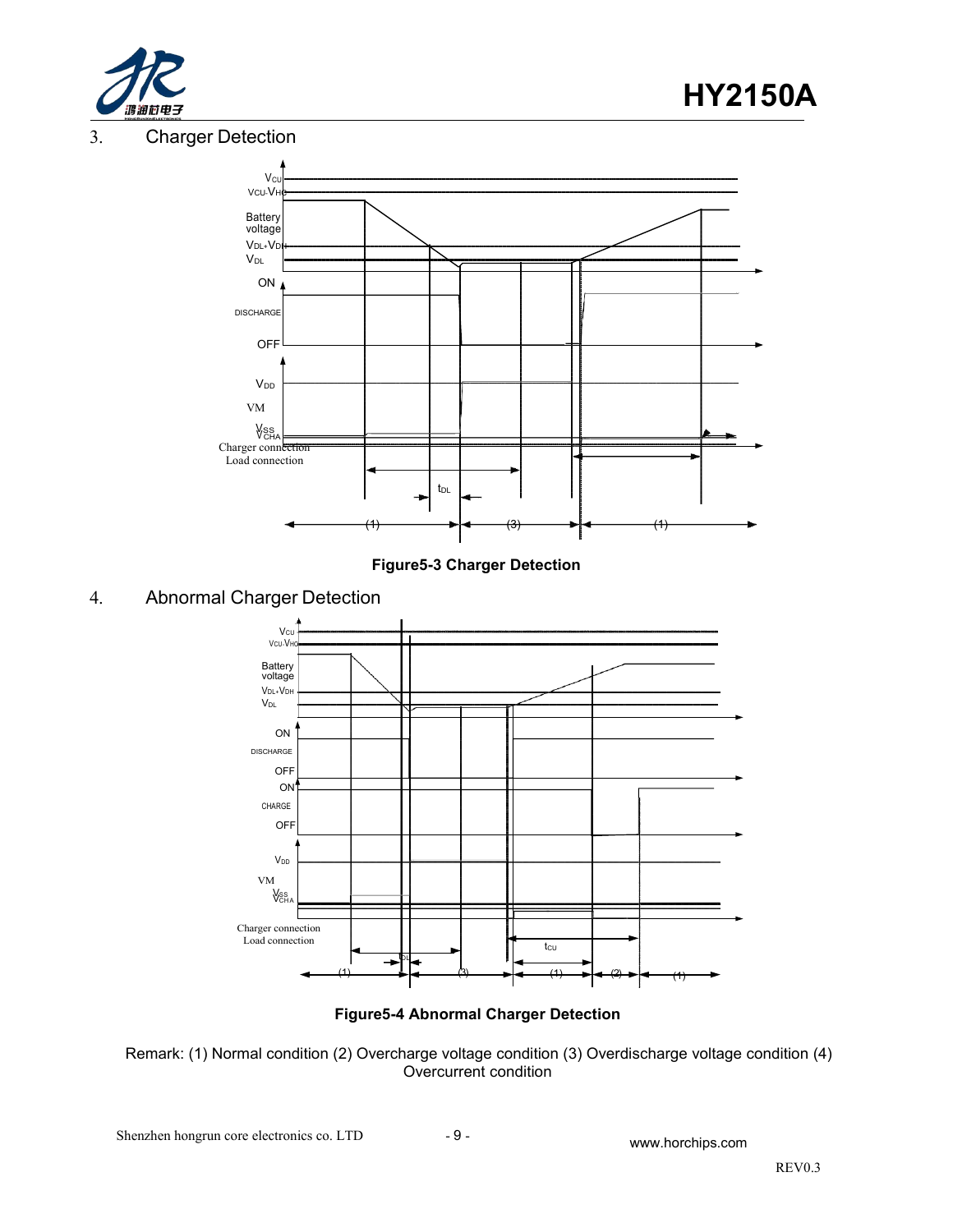

## **TYPICAL APPLICATION**

As shown in Figure 6, the bold line is the high density current path which must be keptas short as possible. For thermal management, ensure that these trace widths are adequate. C1 is a decoupling capacitor which should be placed as close as possible to HY2150A.



**Fig 6 HY2150A in a Typical Battery Protection Circuit**

• Pay attention to the operating conditions for input/output voltage and load current so thatthe power loss in HY2150A does not exceed the power dissipation of thepackage.

• Do not apply an electrostatic discharge to this HY2150A that exceeds the performance ratings of the built-in electrostatic protection circuit.